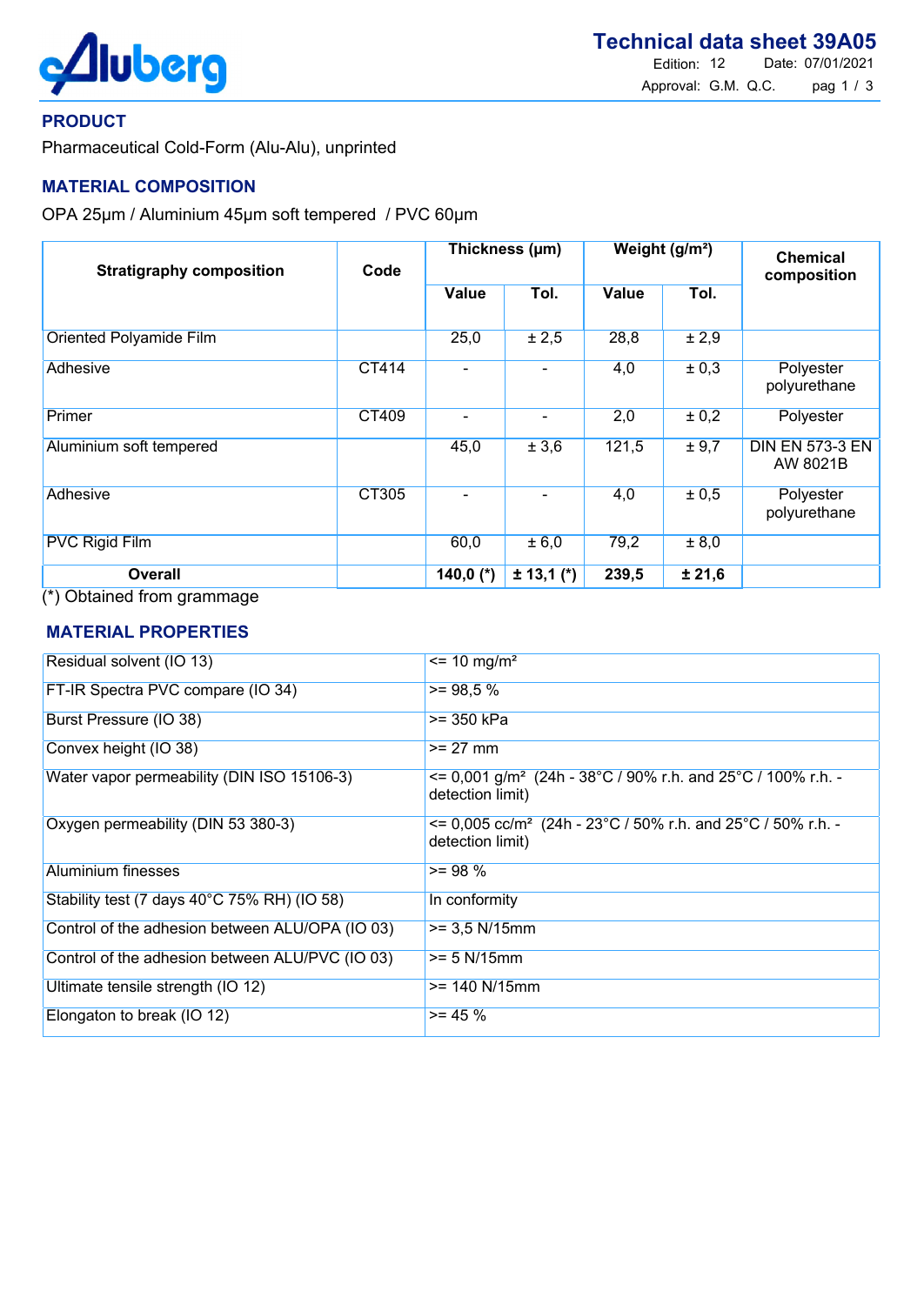

## CLEARANCE CERTIFICATE

| <b>Bisphenol-A statement</b>  | The product is "BPA-free".<br>Conformity of the product to the current norms is guaranteed by Aluberg<br>according to the certifications issued by the suppliers of raw materials.<br>The company assures not using Bisphenol-A or its derivatives during the<br>production process.<br>Any impurities of this substance, in the extend of ppm, could be present because<br>deriving from the production process of the raw materials or as a random<br>pollutant.                                                                                                                                                                                                                                                                                                                                                                                                                                                                                                                                                                                                                                                                                                                                                                                                                                                                                                                                                                                                                                                                   |
|-------------------------------|--------------------------------------------------------------------------------------------------------------------------------------------------------------------------------------------------------------------------------------------------------------------------------------------------------------------------------------------------------------------------------------------------------------------------------------------------------------------------------------------------------------------------------------------------------------------------------------------------------------------------------------------------------------------------------------------------------------------------------------------------------------------------------------------------------------------------------------------------------------------------------------------------------------------------------------------------------------------------------------------------------------------------------------------------------------------------------------------------------------------------------------------------------------------------------------------------------------------------------------------------------------------------------------------------------------------------------------------------------------------------------------------------------------------------------------------------------------------------------------------------------------------------------------|
| <b>Product</b>                | This laminate is registered to the Food and Drug Administration with the DMF<br>number 17383.<br>We hereby certify that all raw materials used for this laminate are health<br>harmless according to the existing scientific knowledge and according to our<br>supplier's declarations.<br>This laminate is manufactored in constant quality, with strict processing<br>methods, based on the principle of Good Manufacturing Practices (GMP).<br>Drug Master File of Food and Drug Administration is applicable to:<br>1. Oriented Polyamide Film<br>As stated by suppliers, it corresponds to the following recommendations and<br>directives:<br>-FDA 21 CFR paragraph 177.1500<br>-CE Regulation n. 10/2011<br>$-94\$ 62 EC, art. 11 - CONEG on heavy metals Pb, Hg, Cd, Cr(IV) < 100 ppm<br>2. Adhesive (internal and external side of the aluminium foil)<br>As stated by suppliers, it corresponds to the following recommendations and<br>directives:<br>-FDA 21 CFR paragraph 175.105 - Adhesive<br>-94\62 EC, art. 11 - CONEG on heavy metals Pb, Hg, Cd, Cr(IV) < 100 ppm<br>3. PVC Film<br>As stated by suppliers, their formulations are filed on DMF number at U.S.<br>F.D.A. and comply to the limit of 10 ppb for monomeric vinyl chloride. The<br>following directives apply too:<br>- CE Regulation n. 10/2011<br>- European Pharmacopoeia chapter 3.1.11 and 3.2.2<br>- US American Pharmacopoeia "USP 661.1" in its actual version<br>$-94\$ 62 EC, art. 11 - CONEG on heavy metals Pb, Hg, Cd, Cr(IV) < 100 ppm |
| <b>Nitrosamines statement</b> | The product is Nitrosamines-free.<br>The product doesn't include within its composition nor Nitrosamines as such<br>neither possible precursors of the same. The presence of such chemicals is<br>excluded both by our raw material suppliers and specific analysis, performed<br>periodically, in order to exclude the presence of such chemicals also as Not<br>Intentionally Added Substances as well as impurities/contaminants.<br>Anyhow Aluberg doesn't check each batch produced for Nitrosamines presence,<br>and a.m. analysis are conducted on scheduled base.                                                                                                                                                                                                                                                                                                                                                                                                                                                                                                                                                                                                                                                                                                                                                                                                                                                                                                                                                            |

# WARRANTY, STORAGE AND SHELF-LIFE

This warranty is only valid if the following conditions of storage are observed:

| <b>Condition of storage</b> | Store in dry and clean area.<br>Recommended storage conditions:<br>- no direct sunlight<br>- room temperature between 5°C - 30°C<br>- maximum relative humidity 70%<br>The laminate should be stored for 24 hours at room temperature before use. |
|-----------------------------|---------------------------------------------------------------------------------------------------------------------------------------------------------------------------------------------------------------------------------------------------|
| Workability                 | Maximum 2 years from delivery date for formability and sealing.                                                                                                                                                                                   |
| Function                    | Maximum 5 years after processing on the packaging line.                                                                                                                                                                                           |